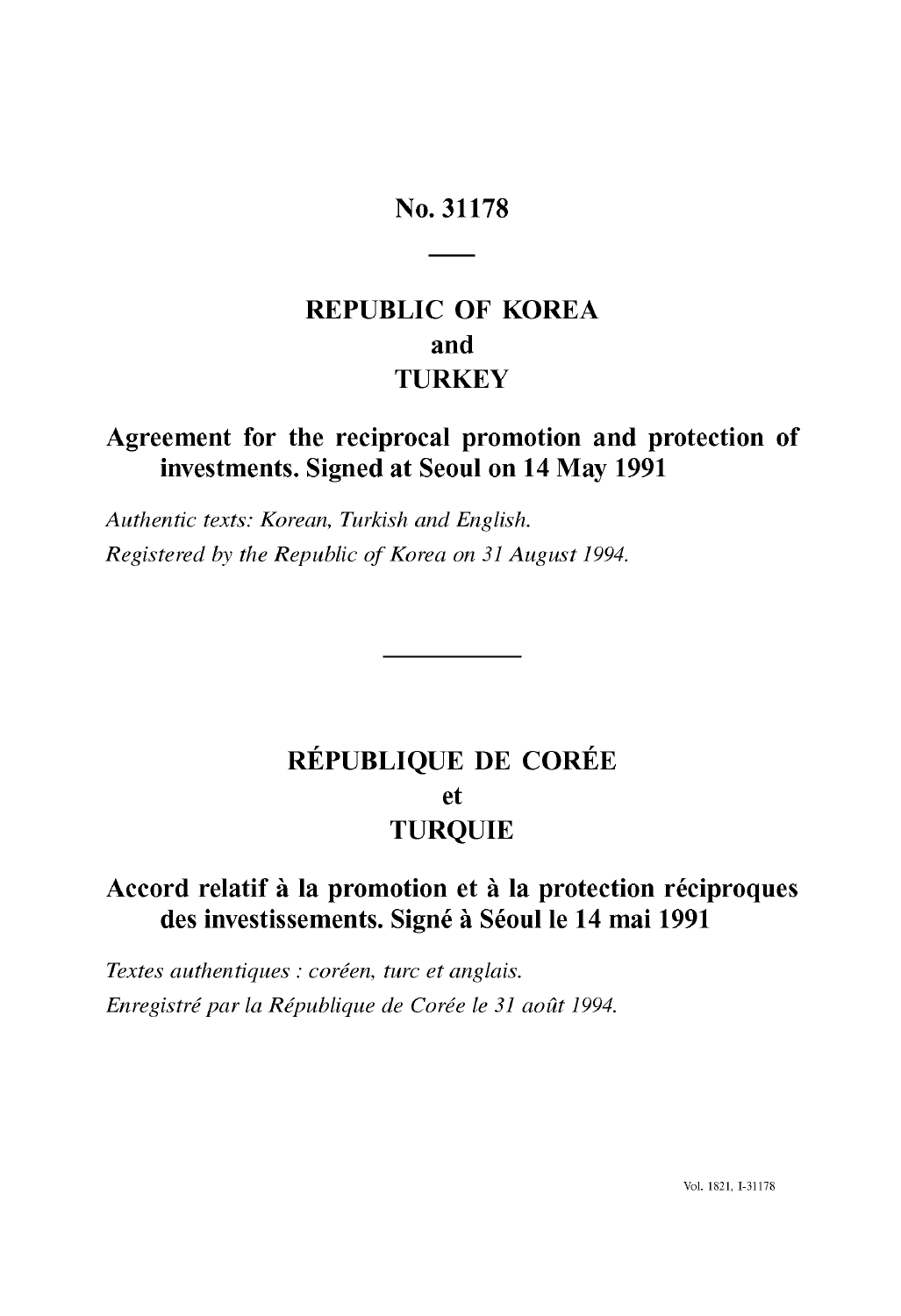## AGREEMENTI BETWEEN THE GOVERNMENT OF THE REPUBLIC OF KOREA AND THE GOVERNMENT OF THE REPUBLIC OF TURKEY FOR THE RECIPROCAL PROMOTION AND PROTEC-TION OF INVESTMENTS

The Government of the Republic of Korea and the Government of the Republic of Turkey (hereinafter referred to as "the Contracting Parties");

Desiring to create favourable conditions for greater economic cooperation between them and in particular to encourage investments by nationals and companies of one Contracting Party in the territory of the other Contracting Party;

Recognizing that the reciprocal encouragement and protection under international agreement of such investments will be conducive to the stimulation of individual business initiative and will increase prosperity in both countries:

Have agreed as follows:

## *Article 1*

## **DEFINITIONS**

For the purpose of this Agreement

(1) "mvestment" means every kind of asset and includes:

 $(a)$  Movable and immovable property and any other property rights such as mortgage, liens or pledges;

(b) Shares, stock and debentures of companies;

 $(c)$  Claims to money or to any performance under contract having a financial value;

(d) Copyrights, know-how, good-will and industrial property rights such as patent for inventions, trade marks, industrial designs and trade names;

 $(e)$  Any business concessions which have been or may be granted by the Contracting Parties in accordance with their respective laws, including concessions to search for, cultivate, extract or exploit natural resources;

(2) "Returns" means the amounts yielded by an investment and, in particular, includes profit, interest, capital gains, dividends, royalties or fees;

(3) "Nationals" means natural persons who are deemed to be nationals of one Contracting Party in accordance with its laws:

(4) "Companies" means any kind of juridical entity including corporations, partnerships or business associations, whether or not with limited liability and whether or not for pecuniary profit, incorporated in the territory of one Contracting Party in accordance with the laws and regulations of that Contracting Party.

(5) "Territory" means the territory over which that Contracting Party has sovereignty or jurisdiction.

(6) "Host State" means the country in whose territory the investment is made.

VoL 1821, I-31178

 $1$  Came into force on 4 June 1994, i.e., 30 days after the date on which the Contracting Parties had informed each other of the completion of their constitutional procedures, in accordance with article 14,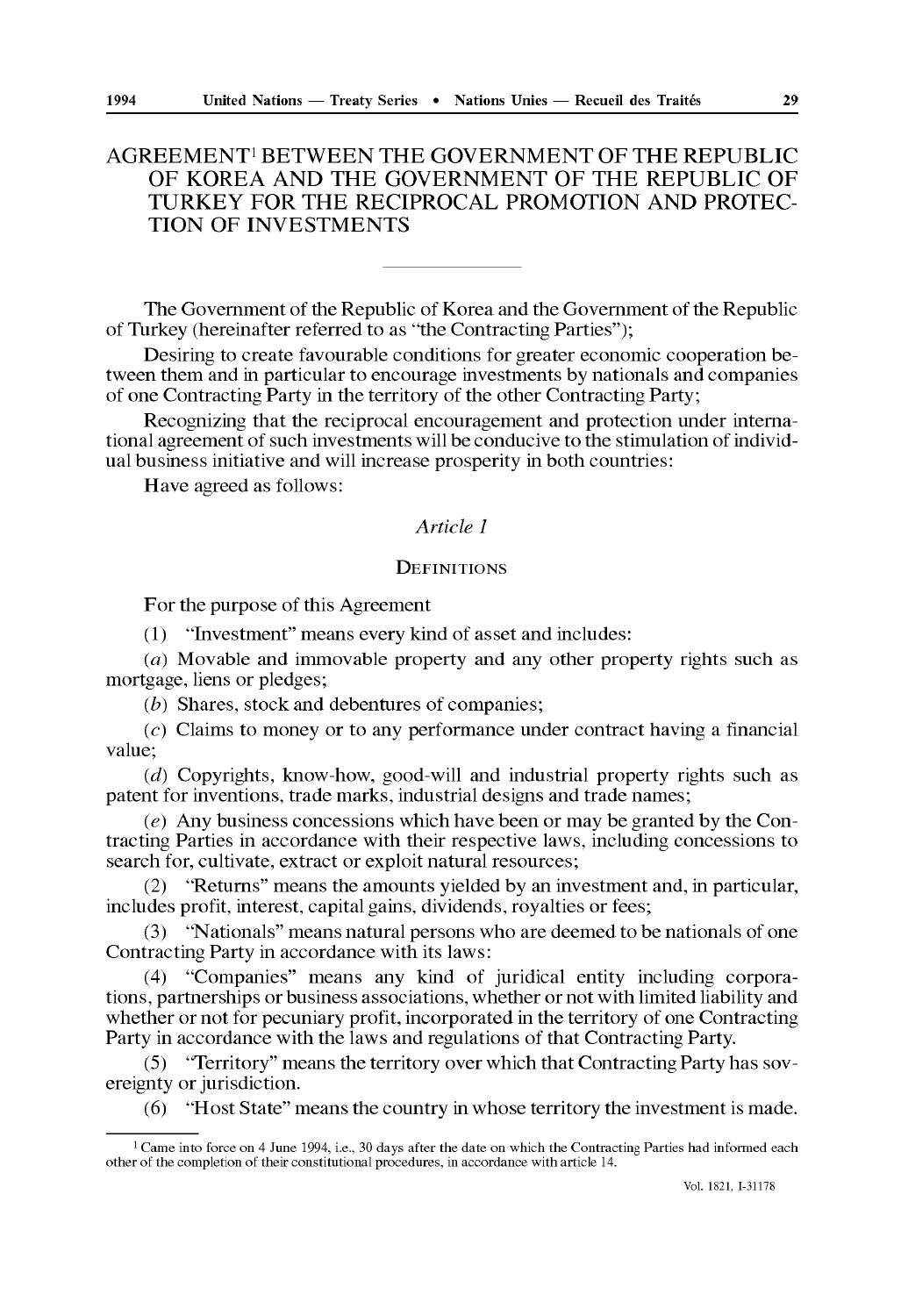## *Article 2*

## PROMOTION AND PROTECTION OF INVESTMENT

(1) Each Contracting Party shall encourage and create favourable conditions for nationals or companies of the other Contracting Party to invest, within the framework of the laws or regulations of the Host State, capital, technology and other forms of assets in its territory, through according fair and equitable treatment and ensuring protection and security for such investment in conformity with the provisions of this Agreement.

(2) Each Contracting Party shall duly honor all commitments made and obligations undertaken by it with regard to investments of nationals or companies of the other Contracting Party.

## *Article 3*

## NATIONAL TREATMENT

(l) Each Contracting Party shall accord to these investments or returns, once established, and associated activities, treatment not less favorable than that accorded in like situations to investments of its own nationals and companies or to investments of nationals and companies of any third country, whichever is the most favorable.

(2) Investments shall at all times be accorded fair and equitable treatment and shall enjoy full protection and security, in a manner consistent with international law. Neither Contracting Party shall in any way impair by arbitrary or discriminatory measures the management, operation, maintenance, use, enjoyment, acquisition, expansion, or disposal of investments.

#### *Article 4*

#### MOST-FAVOURED-NATION TREATMENT

(1) Each Contracting Party shall accord in its territory to the investments or returns of nationals or companies of the other Contracting Party, treatment that is not less favourable than that which it accords to the investments or returns of nationals or companies of any third State.

(2) Each Contracting Party shall ensure that nationals or companies of the other Contracting Party are accorded treatment not less favourable than that which it accords to the nationals or companies of any third State in regard to the management, use, enjoyment or disposal of their investments including management and control over business activities.

## *Article 5*

## REPATRIATION OF INVESTMENTS AND RETURNS

(l) Each Contracting Party shall ensure that the nationals or companies of the other Contracting Party are allowed freedom to the extent permitted by law and facilities in the matter of repatriation of capital and return on his or its investments

Vol. 1821, 1-31178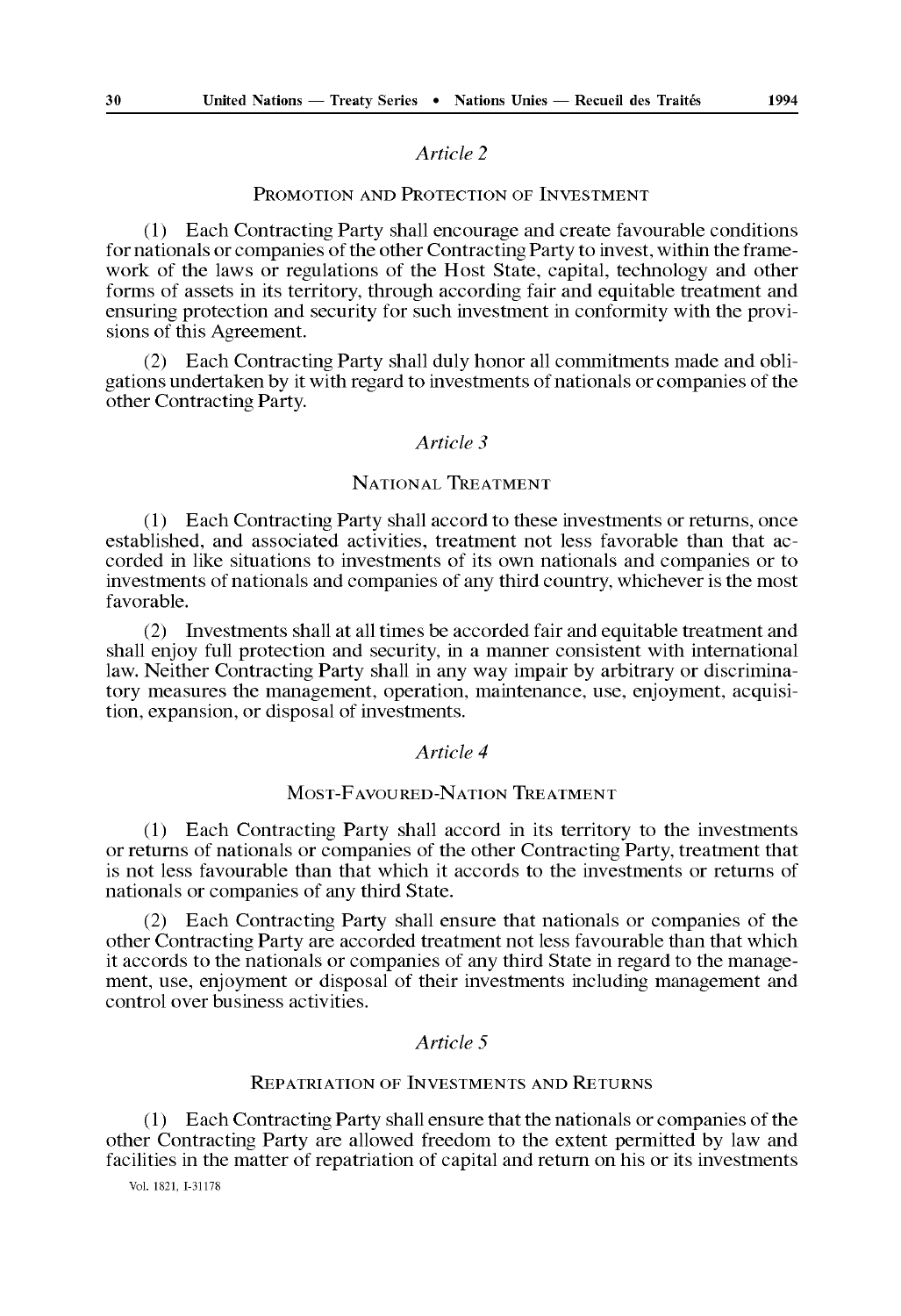subject to the right of the Host State to impose reasonable restrictions for temporary periods in accordance with its laws to meet exceptional financial and economic situations. The capital and return allowed to be repatriated shall include earnings accruing from or in relation to the investment as also the proceeds arising out of sale of the assets in the event of liquidation.

(2) Repatriation shall be permitted ordinarily to the country from which the investment originated and in the same currency in which the capital was originally invested or in any other currency agreed upon by the investor and the Host State at the rate of exchange applicable on the date of transfer unless otherwise agreed by the investor and the Host State.

## *Article 6*

## NATIONALISATION OR EXPROPRIATION

(1) mvestments of nationals or companies of either Contracting Party shall not be nationalised, expropriated or subjected to measures having effect equivalent to nationalisation or expropriation in the territory of the other Contracting Party except for a public purpose related to the internal needs of that Contracting Party and against prompt, adequate and effective compensation, provided that such measures are taken on a non-discriminatory basis and in accordance with law.

Such compensation shall be computed on the basis of the current value established by official assessment at the time of expropriation, which amounts to the market value of the investment immediately prior to the point of time when the proposal for expropriation has become public knowledge.

#### *Article 7*

#### COMPENSATION FOR LOSSES

Nationals or companies of one Contracting Party whose investments in the territory of the other Contracting Party suffer losses owing to war or other armed conflict, insurrection or similar events in the territory of the latter Contracting Party shall be accorded by the latter Contracting Party treatment not less favourable than that accorded to its own nationals or companies or to nationals or companies of any third State, whichever is the most favourable treatment, as regards any measures it adopts in relation to such losses.

## *Article 8*

#### **EXCEPTIONS**

The provisions in this Agreement relative to the grant of treatment not less favourable than that accorded to the nationals or companies of either Contracting Party or of any third State shall not be construed so as to oblige one Contracting Party to extend to the nationals or companies of the other Contracting Party the benefit of any treatment, preference or privilege resulting from:

(a) Any existing or future customs union, free trade area, or common external tariff area or a monetary union or similar international agreement to which either of the Contracting Parties is or may become a party, or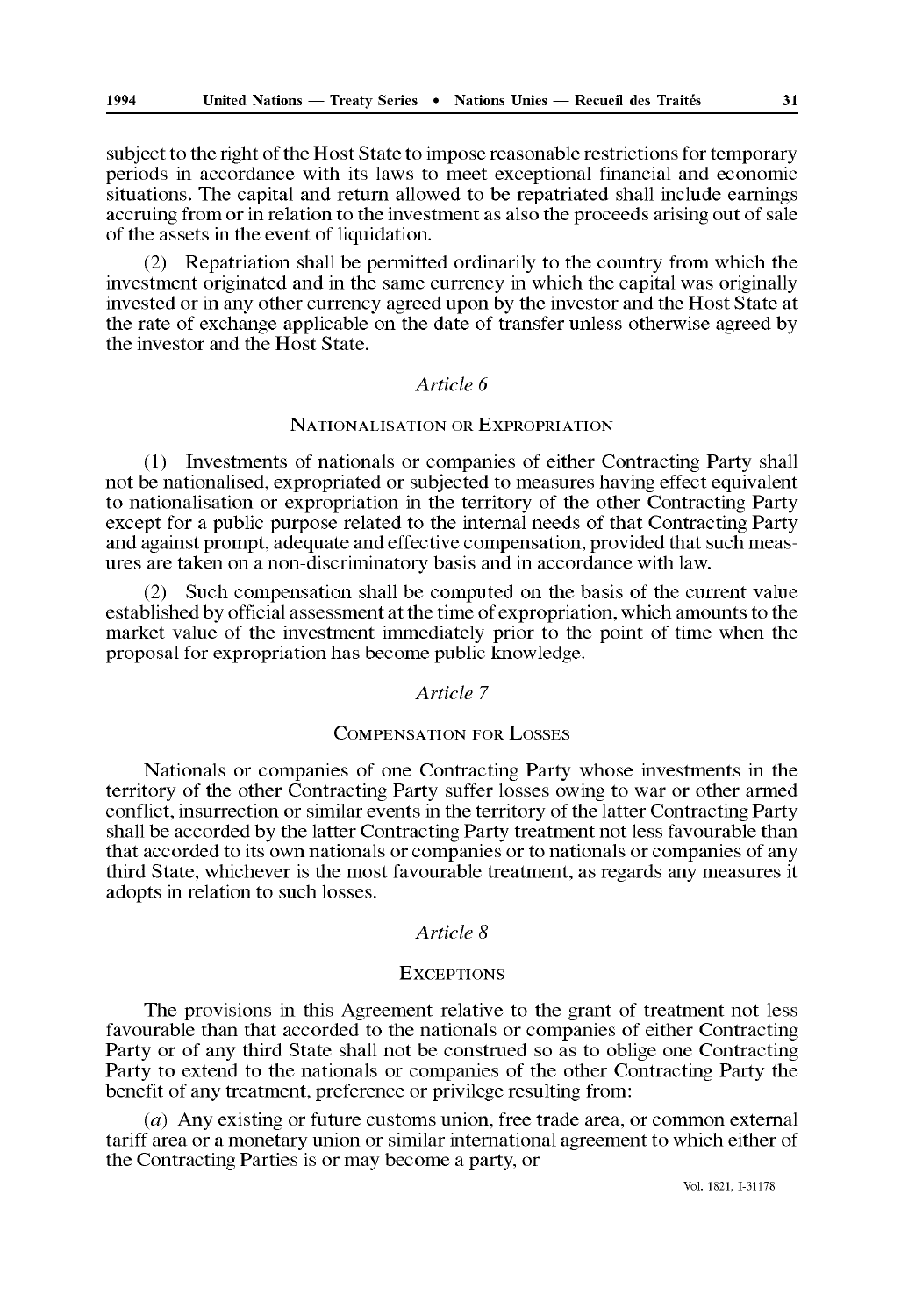(b) Any international agreement or arrangement relating wholly or mainly to taxation or any domestic legislation relating wholly or mainly to taxation.

#### *Article 9*

## ACCESS TO COURTS AND TRIBUNALS

The nationals or companies of one Contracting Party shall have the right to access to the courts, tribunals, both judicial and administrative, and other competent authorities under the laws of the other Contracting Party.

#### *Article 10*

## SETTLEMENT OF INVESTMENT DISPUTES

(1) For the purpose of this Article, an investment dispute is defined as a dispute involving  $(a)$  the interpretation or application of any investment authorization granted by one Contracting Party's foreign investment authority to the national or company of the other Contracting Party; or  $(b)$  a breach of any right conferred or created by this Agreement with respect to an investment.

(2) In the event of an investment dispute between a Contracting Party and an investor of the other Contracting Party, the parties to the dispute shall initially seek to resolve the dispute by consultations and negotiations in good faith. If such consultations or negotiations are unsuccessful, the dispute may be settled through the use of non-binding, third party procedures upon which such investor and the Contracting Party mutually agree. If the dispute cannot be resolved through the foregoing procedures the investor concerned may choose to submit the dispute to the International Centre for the Settlement of Investment Disputes ("Centre") for settlement by arbitration, at any time after one year from the date upon which the dispute arose provided that the investor concerned has brought the dispute before the courts of justice of the Contracting Party that is a party to the dispute and there has not been rendered a final award.

(3) (a) Each Contracting Party hereby consents to the submission of an investment dispute to the Centre for settlement by arbitration.

 $(b)$  Arbitration of such disputes shall be done in accordance with the provisions of the Convention on the Settlement of Investment Disputes between States and Nationals of other States<sup>1</sup> and the "Arbitration Rules" of the Centre.

## *Article 11*

## SETTLEMENT OF DISPUTES BETWEEN CONTRACTING PARTIES

(1) Disputes between the Contracting Parties concerning interpretation or application of this Agreement shall be settled through negotiations.

(2) If such disputes cannot thus be settled, they shall upon the request of either Contracting Party be submitted to an arbitral tribunal.

<sup>1</sup> United Nations, *Treaty Series,* voL 575, p, 159,

VoL 1821, 1-31178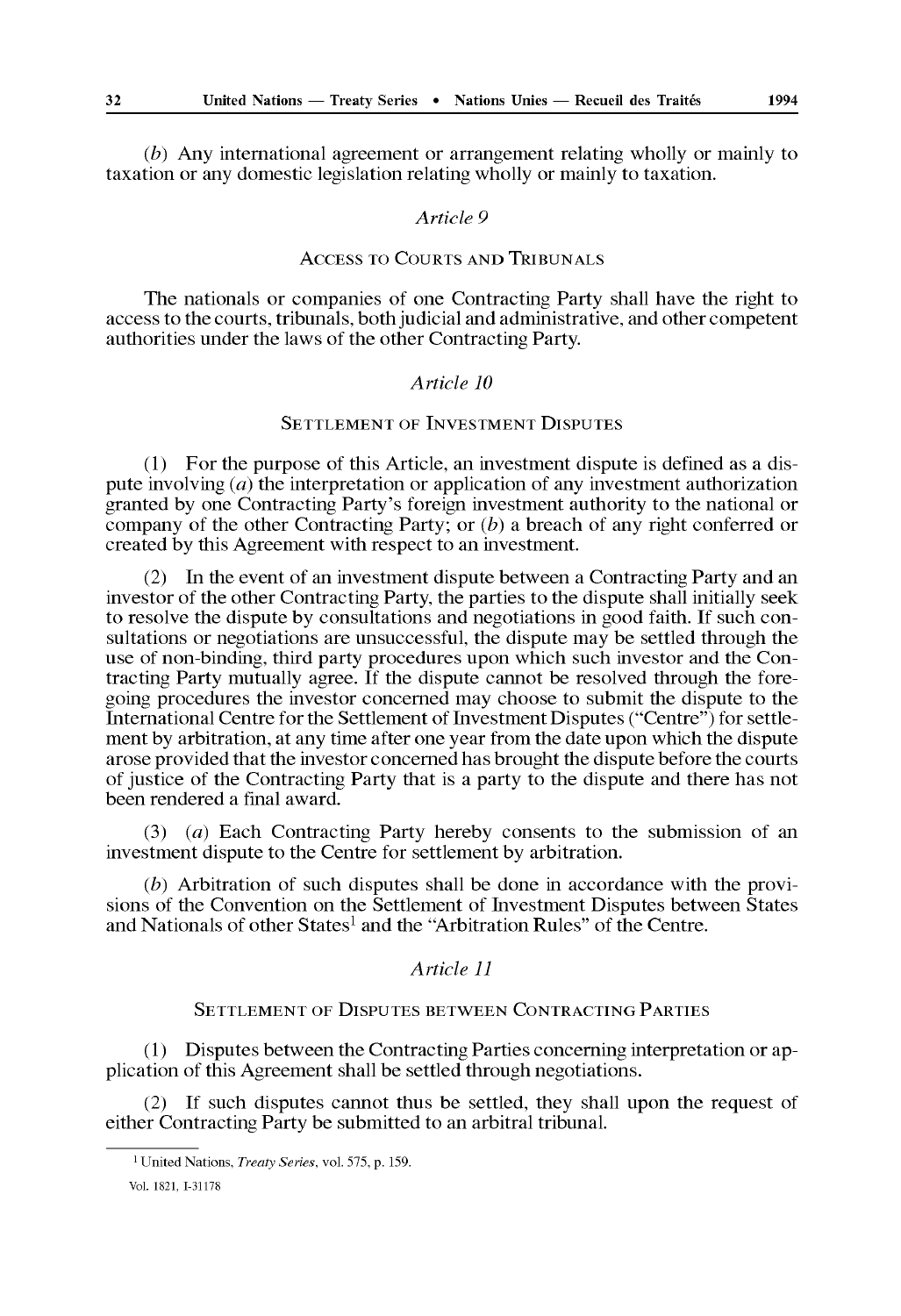(3) An arbitral tribunal shall be composed of three members. Each Contracting Party shall nominate one member of the Tribunal within a period of two months of the receipt of request for arbitration. The third member, who shall be the Chairman of the Tribunal, shall be appointed by agreement of the Contracting Parties. If a Contracting Party has failed to nominate its arbitrator or where agreement has not been reached in regard to appointment of the Chairman of the Tribunal within a period of three months, either Contracting Party may approach the President of the International Court of Justice to make the appointment. The Chairman so appointed shall not be a national of either Contracting Party.

(4) Upon determination that the Contracting Party requesting arbitration has attempted to resolve the dispute through negotiation, the Arbitral Tribunal shall proceed to arbitrate the merits of the dispute.

(5) The Arbitral Tribunal shall reach its decision by majority of votes. Such decision shall be binding on both Contracting Parties. The Tribunal shall determine its own procedure and give directions in regard to the costs of the proceedings.

(6) This Article shall not be applicable to a dispute which has been submitted to and still before the Centre pursuant to Article 10.

## *Article 12*

## **SUBROGATION**

(l) If the investments of a national or company of one Contracting Party are insured against non-commercial risks under a system established by law, any subrogation of the insurer into the rights of the said national or company pursuant to the terms of such insurance shall be recognised by the other Contracting Party.

(2) The insurer shall not be entitled to exercise any rights other than the rights which the investor would have been entitled to exercise.

(3) Disputes between a Contracting Party and an insurer shall be settled in accordance with the provisions of Article lO of this Agreement.

#### *Article 13*

#### ApPLICATION OF THE AGREEMENT

The provisions of this Agreement shall apply to investments made after the coming into force of this Agreement and the investments previously made which are approved and registered by the Host State.

## *Article 14*

## ENTRY INTO FORCE

This Agreement shall enter into force thirty (30) days after the date on which the Contracting Parties have informed each other in writing that the procedures constitutionally required thereto in their respective countries have been complied with.

Vol. 1821, 1-31178